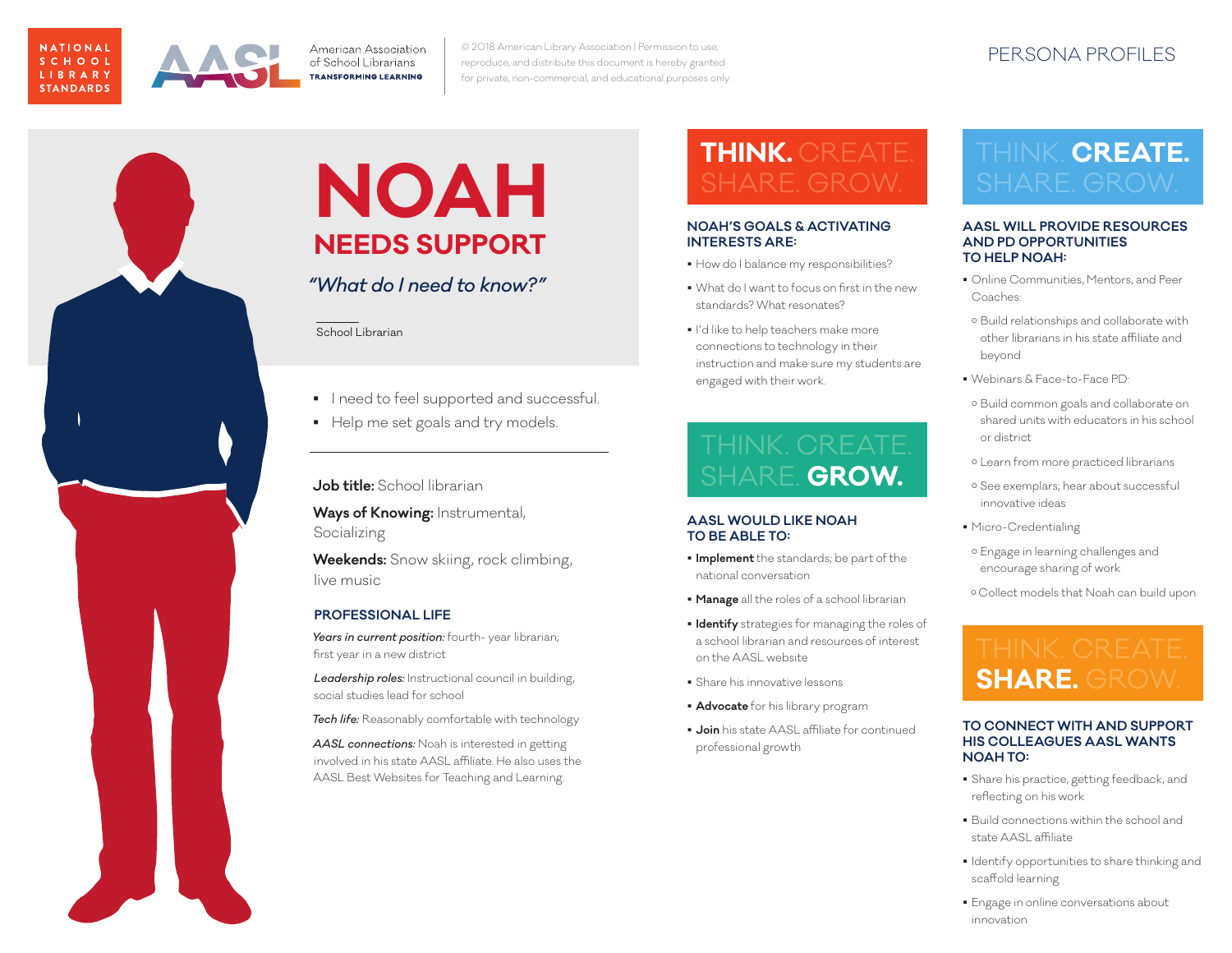

PERSONA PROFILES © 2018 American Library Association | Permission to use, reproduce, and distribute this document is hereby granted for private, non-commercial, and educational purposes only.

### **INEZ THE INNOVATOR**

*"My library program is always evolving."*

School Librarian

- I want to be an early adopter.
- I'm a strong instructional partner.

### **Job title:** School librarian

**Ways of Knowing:** Self-Authoring, Self-Transforming

**Weekends:** Work, theater tickets, spend time with partner and family

#### **PROFESSIONAL LIFE**

*Years in current position:* 12

*Leadership roles:* Department chair, leadership team member, member and officer of her state library organization

*Tech life:* competent, prolific social media user, web 2.0; savvy, member and presenter with national ed-tech organizations

*AASL connections:* Inez is a long-time member, but just now looking for ways to be active at the national level.

### **INEZ'S GOALS AND ACTIVATING INTERESTS ARE:**  $\blacksquare$  How do my past and current actions exemplify the new standards? What are my gap areas? What can AASL provide in my already-full professional life? As a seasoned, confident librarian who collaborates with building staff, with whom can I collaborate beyond my school? What's next for me? **AASL WOULD LIKE INEZ TO BE ABLE TO:** SHARE. **GROW.**

 **Reflect** on current practice and her potential as a leader in the profession

**THINK.** CREATE.

- **Develop** new plans for innovation and sharing
- **Position** herself as an advocate for equitable access to learning through the school library
- **Activate** leadership potential in AASL

# THINK. **CREATE.**

#### **AASL WILL PROVIDE RESOURCES AND PD OPPORTUNITIES TO HELP INEZ:**

- Build relationships as a mentor/peer/coach
- Create materials and unit plans that align to AASL Standards
- Request feedback and offer feedback on others' materials
- **Participate in AASL conversations, panels,** webinars, and online conversations that showcase early-adopter process and materials
- Engage in micro-credentialing challenges and reflect on learning

## **SHARE.** GROW.

#### **TO CONNECT WITH AND SUPPORT HER COLLEAGUES AASL WANTS INEZ TO:**

- Participate in and lead rich online discussions (Twitter chats, webinars, etc.) about implementation
- Share innovative work and reflections on growth
- **Blog and present about her creative** implementation at AASL, state affiliate, and relevant educational conferences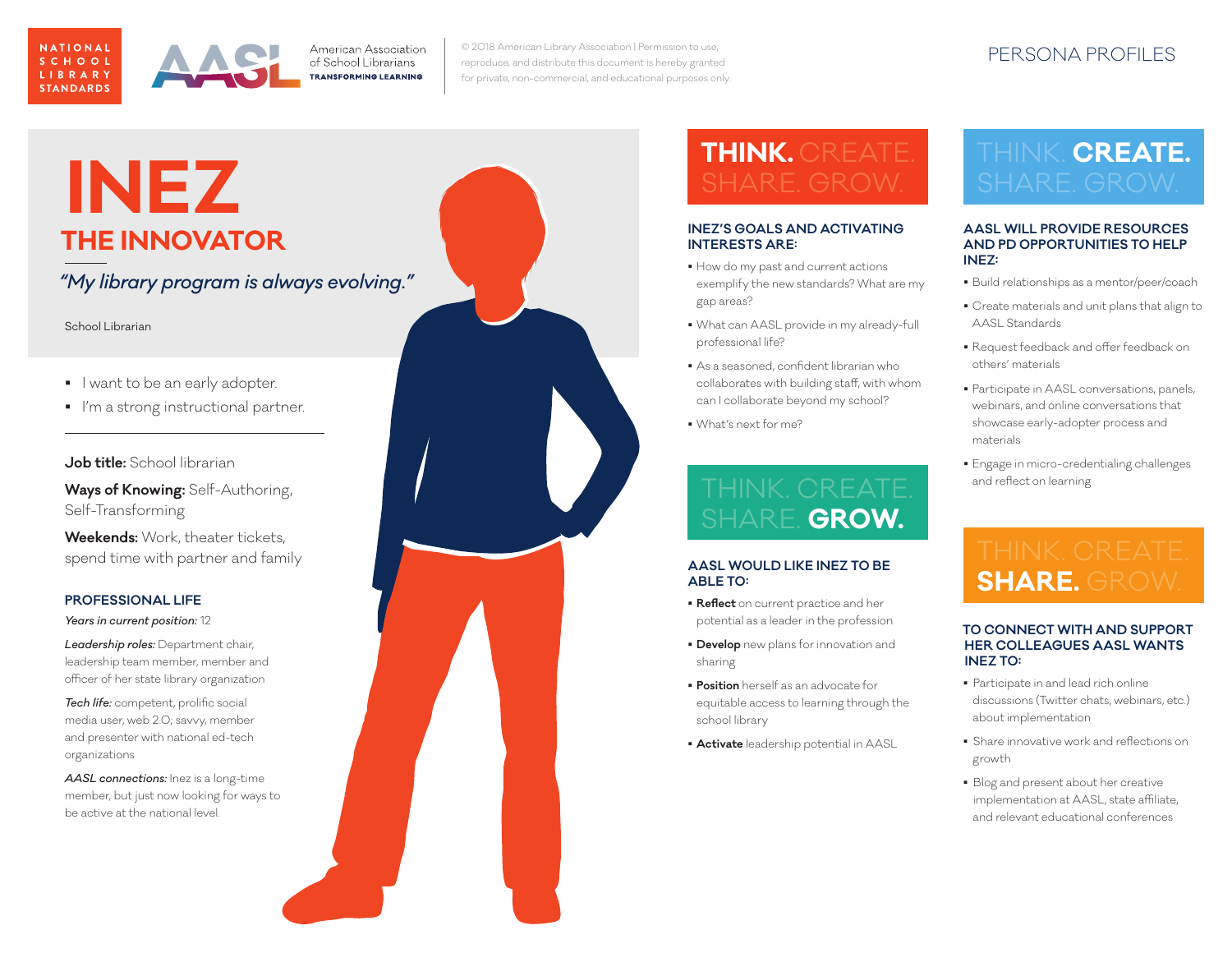

PERSONA PROFILES © 2018 American Library Association | Permission to use, reproduce, and distribute this document is hereby granted for private, non-commercial, and educational purposes only.

### **MARGOT THE MENTOR**

*"I want to support growth and showcase innovative work with all librarians I supervise."*

District Library Supervisor, State Organization Leader or State Department Leader

**Job title:** Supervisor

**Ways of Knowing:** Self-Authoring

**Weekends:** Cooking, visiting with friends, crafting professional development opportunities

### **PROFESSIONAL LIFE**

*Years in current position:*  9

*Leadership roles:* District core teams: literacy, digital transformation

*Tech life:* Twitter, Facebook, Pinterest

*AASL connections:* Margot connects regularly with AASL and YALSA committees.



## **THINK.** CREATE.

#### **MARGOT'S GOALS AND ACTIVATING INTERESTS ARE:**

- What will the new standards look like in practice?
- What do I need to do to prepare librarians to implement upcoming standards?
- How do I build capacity? Who is already doing this work?
- What needs to change in my approach to professional development to create longterm change in practice?
- How are AASL Standards related to standards in other disciplines?

# THINK. **CREATE.**

#### **AASL WILL PROVIDE RESOURCES AND PD OPPORTUNITIES TO HELP MARGOT:**

- Create a plan with with colleagues to define best practices, identify exemplars, reflect on current practices, and move the work forward by aligning current innovative practices with new standards
- Encourage librarians to share and present at local, national, and regional library and educator conferences
- **Provide PD for the librarians she supervises,** scaffold for Noah (e.g., using Inez's innovative practices), and celebrate Inez's practices
- Identify local, state, and regional needs and provide learning opportunities

### THINK. CREATE. SHARE. **GROW.**

### **AASL WOULD LIKE MARGOT TO BE ABLE TO:**

- **Guide** librarians to develop and share exemplar practices
- **Encourage** librarians to develop PLNs
- **Facilitate** innovative practices
- **Grow** implementation of new standards
- **Join** the district, state, and AASL and ESSA conversations
- **Connect** to other related standards, innovative learning initiatives, and local ESSA efforts

### **SHARE.** GROW.

#### **TO CONNECT WITH AND SUPPORT HER COLLEAGUES AASL WANTS MARGOT TO:**

- Promote relationships within AASL
- Share best practices with LIS and education forums
- **Develop networks with a focus to raise the** bar and align with ESSA and Future Ready Schools/Librarians initiatives
- Create opportunities to share thinking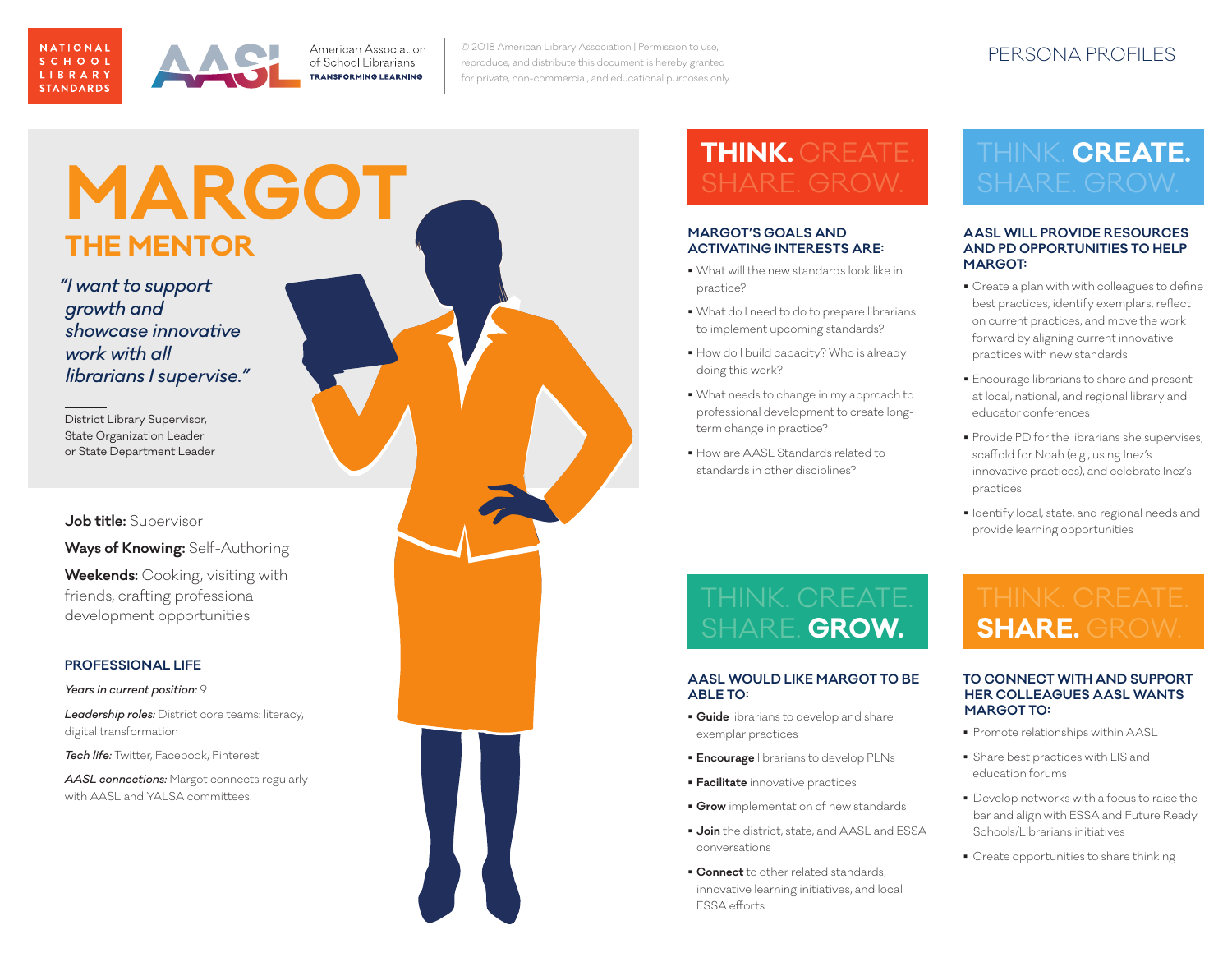

PERSONA PROFILES © 2018 American Library Association | Permission to use, reproduce, and distribute this document is hereby granted for private, non-commercial, and educational purposes only.

### **ATHENA THE ACADEMIC**

*"I want to prepare aspiring librarians and contribute to professional research."*

Pre-Service Educator and Researcher

- How can I inspire transformative teaching and learning?
- How can my research promote an understanding of effective school libraries?

**Job title:** Academic, scholar, pre-service educator

**Ways of Knowing:** Self-Authoring

**Weekends:** Writing, researching, grading, reading, traveling

### **PROFESSIONAL LIFE**

#### *Years in current position:* 10

*Leadership roles:* Influence in academic community; connects regularly with colleagues at AASL, ESLS, ALISE, LILEAD; writes for academic and professional journals; teaches next generation of librarians

## **THINK.** CREATE.

#### **ATHENA'S GOALS AND ACTIVATING INTERESTS ARE:**

- What do I need to do to adjust my preservice curriculum to reflect the new standards?
- How can I work with academic colleagues to ensure we are ready this semester and moving forward?
- What needs to change in my instruction/ mentoring at the university to prepare/ inspire new professionals to be ready to go?
- What research will be needed to examine the impact/implementation of the new standards?

## SHARE. **GROW.**

### **AASL WOULD LIKE ATHENA TO BE ABLE TO:**

- **Lead** the national conversation, research the impact of the new standards, share exemplars of curriculum and instruction, present and write about the potential and impact of new standards
- **Guide** librarians to develop and share exemplars of practices
- **Encourage** pre-service librarians to develop and integrate new curricular resources and doctoral students to engage in new research
- **Facilitate** innovative research and innovative practices
- **Grow** implementation of new standards at the university, develop a body of research around school libraries and the impact of the new standards

# THINK. **CREATE.**

#### **AASL WILL PROVIDE RESOURCES AND PD OPPORTUNITIES TO HELP ATHENA:**

- Create a plan with colleagues to build a curriculum; share model lessons/online modules/videos
- Build an academic presence surrounding the standards in KQ and SLR
- Create metrics and tools for analyzing the impact of the new standards
- Research the implementation efforts and their impacts
- Publish in academic journals
- Create tools for understanding and evaluating effective practice

### **SHARE.** GROW.

#### **TO CONNECT WITH AND SUPPORT HER COLLEAGUES AASL WANTS ATHENA TO:**

- Share research with the larger academic community, particularly in education and literacy
- Establish better connections within the community of scholars
- Share learning modules with other preservice instructors
- Create opportunities to share academic thinking and research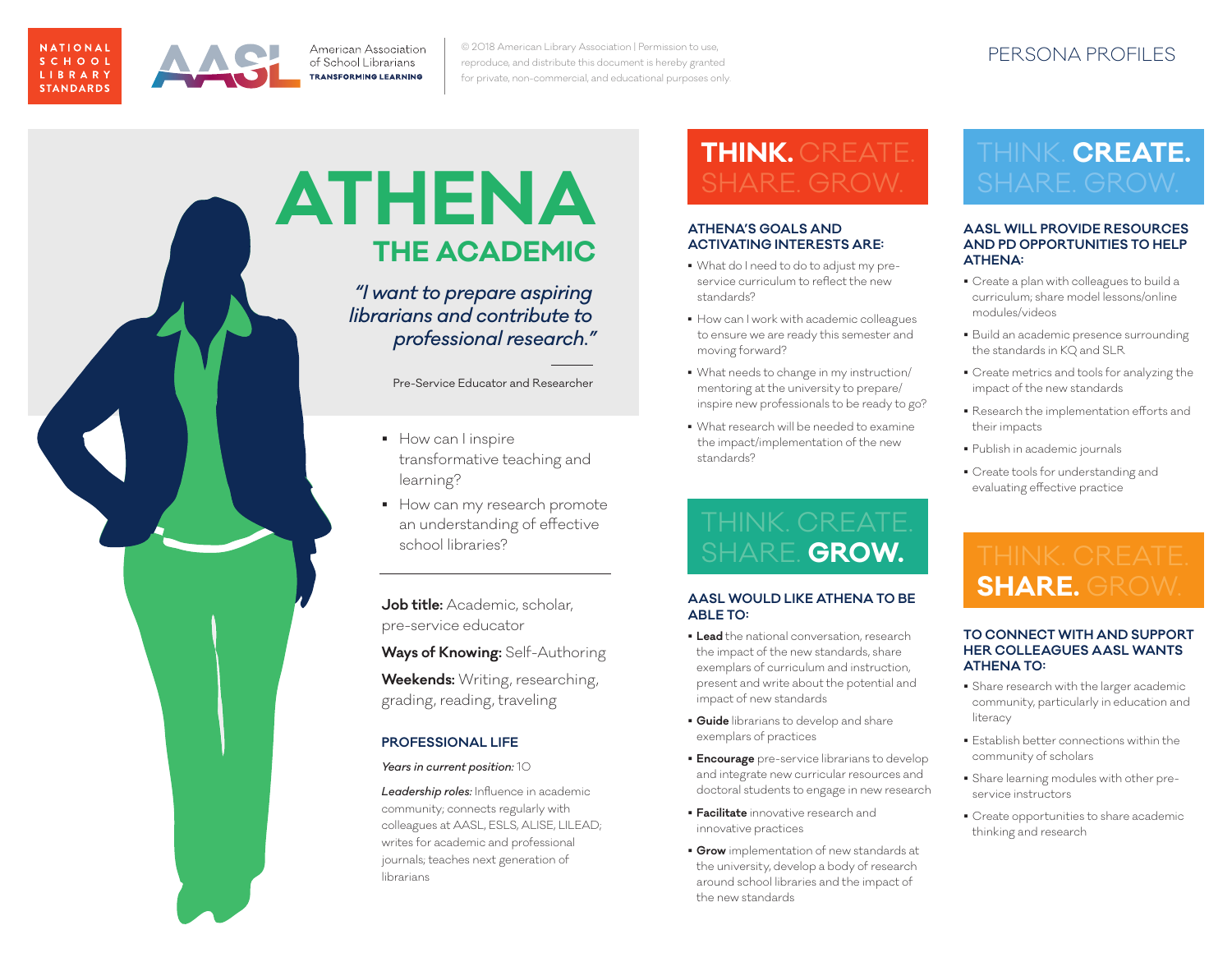

PERSONA PROFILES © 2018 American Library Association | Permission to use, reproduce, and distribute this document is hereby granted for private, non-commercial, and educational purposes only.

### **LEON THE LEAD LEARNER**

*"What contributions might I expect from my librarian?"*

School Principal

How can we work together to inspire innovative teaching and learning?

### **Job title:** Principal

**Ways of Knowing:** Self-Authoring, Self-Transforming

**Weekends:** Home time with wife and daughter, catch up on *Ed Leadership* reading

### **PROFESSIONAL LIFE**

#### *Years in current position:* 3

*Leadership roles:* District tech committee

*Tech life:* Bought iPads on grant, understands importance of tech, needs integration help

*AASL connections:* None—yet.

# **THINK.** CREATE.

#### **LEON'S GOALS AND ACTIVATING INTERESTS ARE:**

- What can I learn from my librarian about technology, literacy, and my school?
- $\blacksquare$  How can the school library advance the learning culture of the school?
- $\blacksquare$  How can the school library serve as a center for equitable access to learning opportunities?

THINK. CREATE. SHARE. **GROW.**

### **AASL WOULD LIKE LEON TO BE ABLE TO:**

- **Understand** the multiple roles of a school librarian
- **Incorporate** the AASL Standards into a schoolwide plan
- **Use** AASL tools with the school librarian for program planning and professional evaluation
- **Understand** the difference between tech troubleshooting and tech integration
- **Position** the library as a center for equitable learning opportunities for all students and families

# THINK. **CREATE.**

#### **AASL WILL PROVIDE RESOURCES AND PD OPPORTUNITIES TO HELP LEON CREATE:**

- A collaborative partnership with his school librarian
- A librarian evaluation process that aligns with AASL Standards and tools
- **Schoolwide literacy, technology, and** innovation plans that feature the school library in key roles
- Stronger leadership skills with curriculum and assessments, informed by the collaborations between the school librarian and PLCs

### **SHARE.** GROW.

#### **TO SUPPORT AND PROMOTE SCHOOL LIBRARY COLLABORATION AASL WANTS LEON TO:**

- Include the school librarian in schoolwide initiates
- Showcase the learning happening in his school's library
- Engage in advocacy for libraries with other admins in his PLN
- Engage the school librarian in initiatives relating to Future Ready Schools and ESSA funding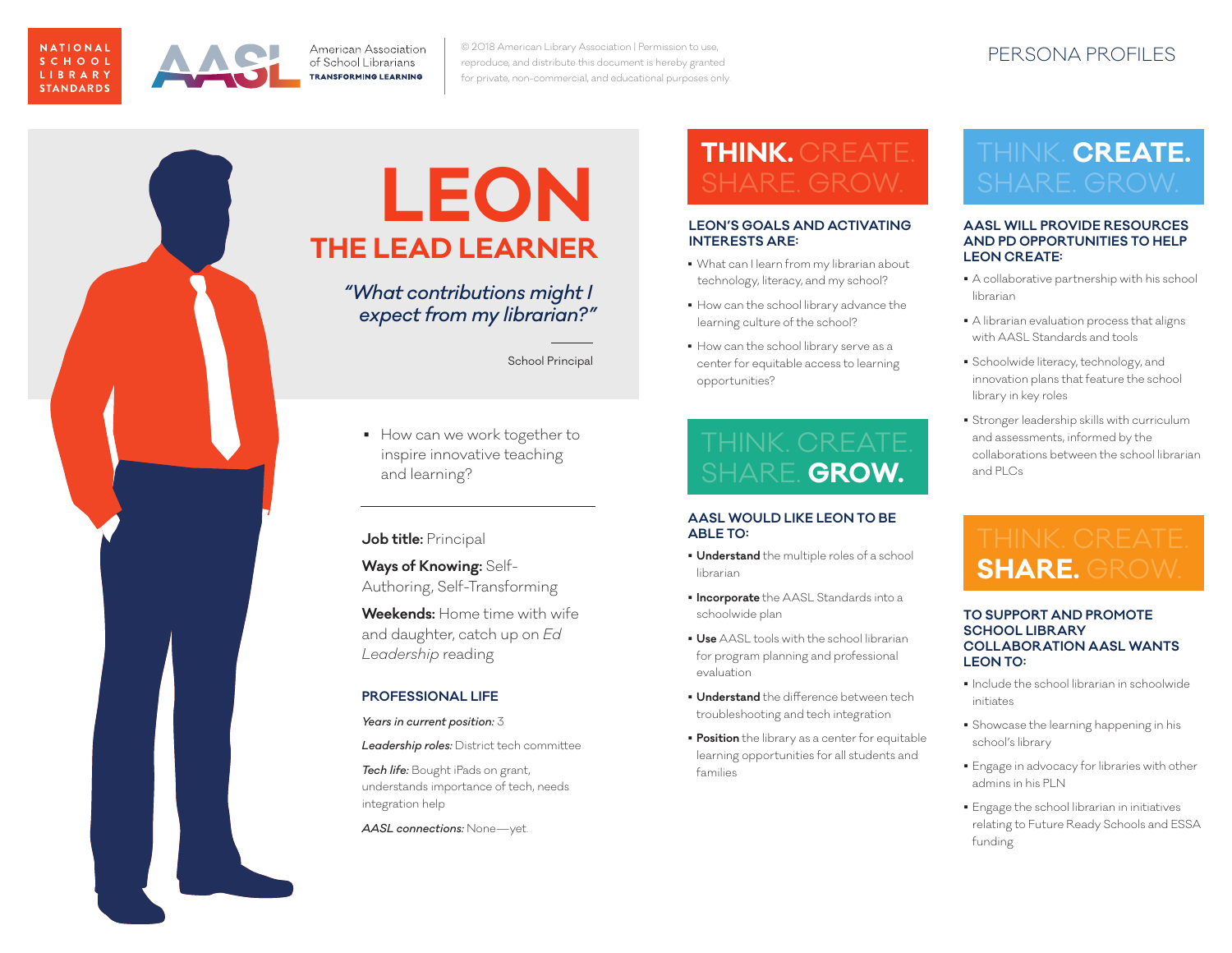

PERSONA PROFILES © 2018 American Library Association | Permission to use, reproduce, and distribute this document is hereby granted for private, non-commercial, and educational purposes only.

### **TONY THE TEACHER**

*"Why should I collaborate with my librarian?"*

6th-Grade Classroom Teacher

relate to my content standards?

**Job title:** Classroom teacher **Ways of Knowing:** Instrumental • How do the AASL Standards<br>
relate to my content standard<br> **Job title:** Classroom teacher<br> **Ways of Knowing:** Instrumental<br> **Weekends:** Running, family time

#### **PROFESSIONAL LIFE**

*Years in current position:* 10 *Leadership roles:* Grade-level team leader *Tech life:* Experienced, but limited to the classroom *AASL connections:* Tony uses AASL's Best Apps and Best Websites for Teaching and Learning.



### **THINK.** CREATE.

#### **TONY'S GOALS AND ACTIVATING INTERESTS ARE:**

- With all the demands on my time, why should I collaborate with my librarian? (What's in it for me and my students?)
- More standards? How do AASL Standards support my own content-area/grade-level teaching?
- What might a librarian contribute to teaching and learning in my classroom?

### THINK. **CREATE.**

#### **AASL WILL PROVIDE RESOURCES AND PD OPPORTUNITIES TO HELP TONY:**

- Create standards-aligned tools, lessons, and units in collaboration with the school librarian
- **Strengthen relationships with building** colleagues, using the school library as the point of connection
- Collaborate to create department and building-level PD that incorporates AASL Standards and library connections

### SHARE. **GROW.**

#### **AASL WOULD LIKE TONY TO BE ABLE TO:**

- **Understand** how the AASL Standards can enhance learning
- **Build** a mutually beneficial collaborative relationship with the school librarian
- **Deepen** his pedagogical toolkit
- **Develop** interdisciplinary leadership skills

### **SHARE.** GROW.

#### **TO CONNECT WITH AND SUPPORT HIS COLLEAGUES AASL WANTS TONY TO:**

- Share lessons, resources, and successes with other teachers in his PLC, school, and PLN
- Advocate for school library collaborations to other teachers in his PLC and PLN